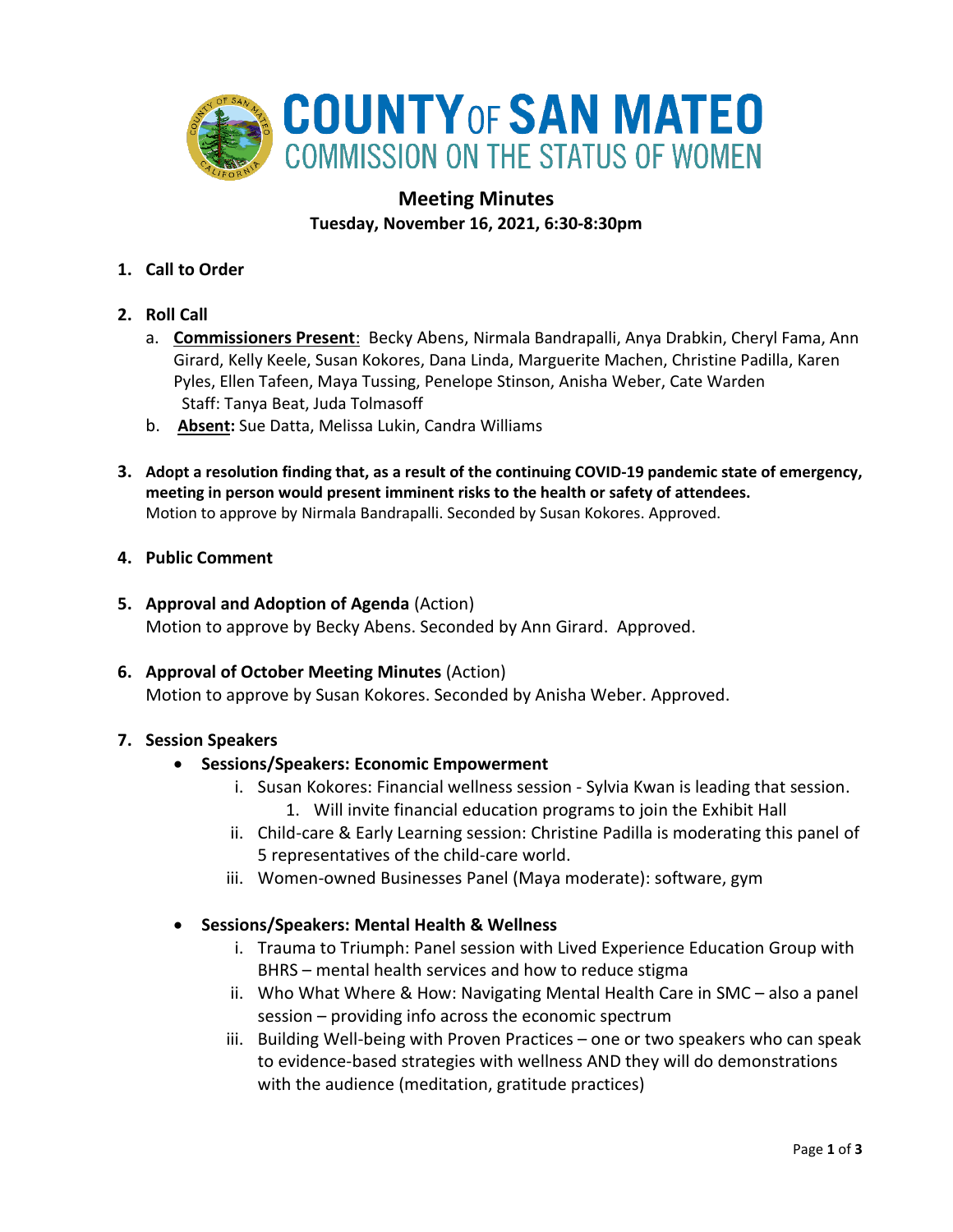- **Sessions/Speakers: Leadership**
	- i. Invited speakers from 2020 and many have agreed to come back. Becky Abens, Jamillah Moore, Melissa Dinwiddie, Georgia Farooq, Toni Moos, Subha Rajana, Jing Li, Jayne Battey
	- ii. Topics: Learning Top Trait Tips for Working Women; Know Your Worth & Advocate for Others; Find Your Voice through Storytelling
- Keynotes: A long list of potential people and we may need to have a panel keynote format. Jackie Speier announced her retirement today.

## **8. Becky Abens – In Gratitude**

- Anisha Weber facilitate the overall group gratitude remarks
- Juda Tolmasoff presents Commendation from Supervisor Groom, in thanks, from the County of San Mateo.
	- **i.** Becky also accepted a resolution from the BOS on behalf of the CSW to support women's reproductive rights in San Mateo County.
- Tanya presents Google Jamboard dedicated to Becky from the Commission.

### **9. New Business**

- **Election of President & Vice President**
	- o Nirmala Bandrapalli motions that Maya Tussing be elected as President. Anisha Weber seconds. Unanimous approval.
	- o Anisha Weber motions that Susan Kokores be elected as Vice-President. Becky Abens seconds. Unanimous Approval.
- **Youth Commission –** Penelope Stinson
	- $\circ$  Drafting a Declaration of Educational Equity to include teacher sensitivity training, students rights posters, and more leads of color in books
	- o Restorative Justice Committee: develop a peer court system (in process)
	- o Immigrant Youth Scholarship will be ready to be promoted in March/April
	- o Environmental Justice Committee won the 2021 Green California Schools Leadership Award
	- o Sexual Assault Resolution is being worked on and they are requesting support from the CSW (letter of support).

### • **RISE 2022: Save the Date & Branding**

- $\circ$  Save the Date images; smcwomenlead.org being worked on (still in draft)
- $\circ$  Exhibit Hall package includes table, 1 individual registration and a big benefit is getting contacts leads.
- o Audience: can high school students attend? Yes. Ask to promote to the Youth Commission and peers.

### **10. Old Business**

- Professional Award for EE of Women Action
	- i. Want to support women-owned businesses in the County with recognition
	- ii. Businesses would be nominated and assessed for their work with gender equity and supporting women.